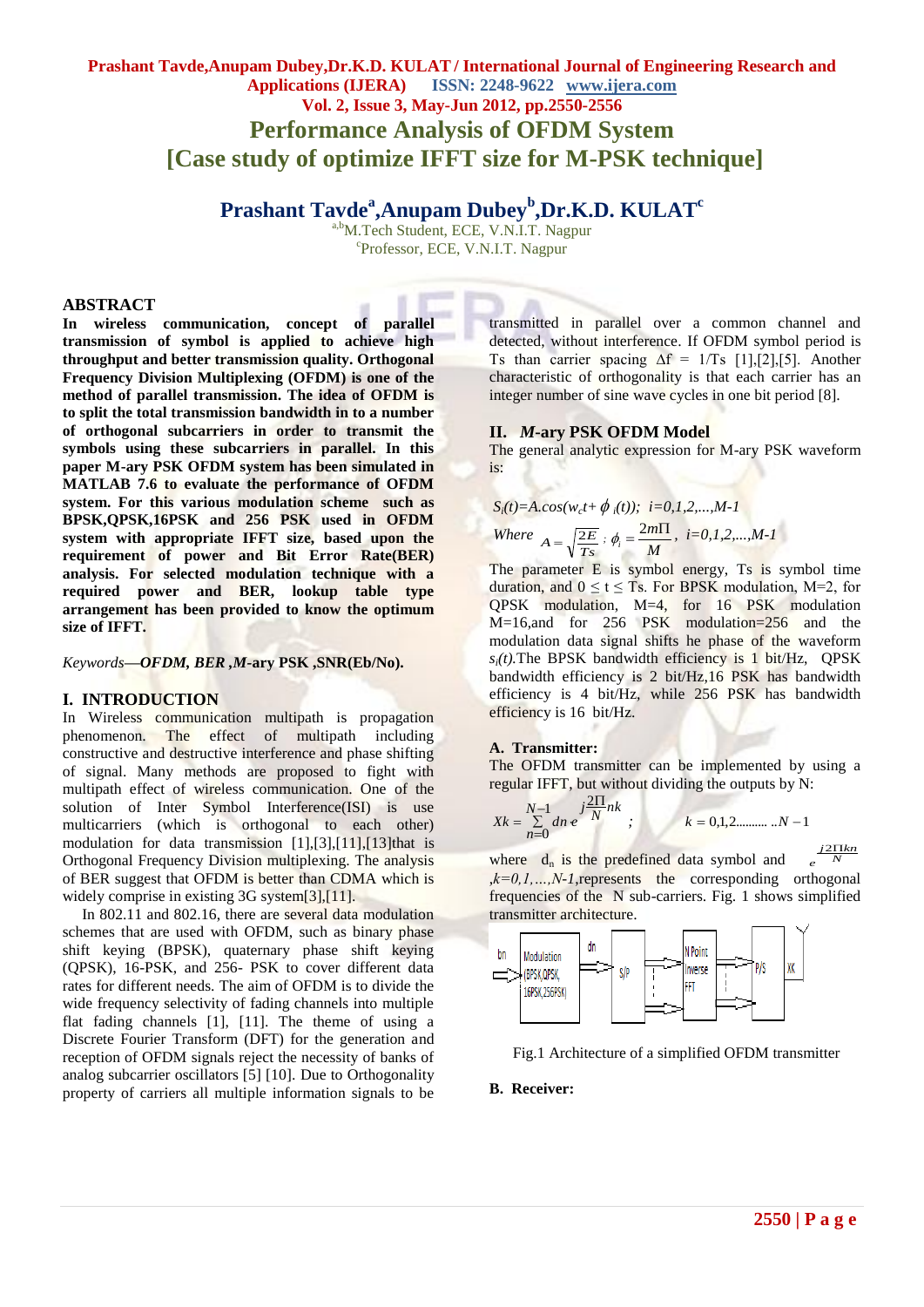Assuming that the synchronization has completed, the received signal of the mP th OFDM symbol in general is:

$$
r_{k} = r_{k,m} = \sum_{n=0}^{N-1} d_{n,e} \frac{-j\frac{2\Pi}{N}nk}{1 + w_{k,m}(2)}
$$

The simplified diagram is shown in Fig 2



Fig.2 Architecture of a simplified OFDM receiver

The length of cycle prefix, N/4,we can find out the immunity of OFDM for errors caused by multi-path channels. N is chosen so that 0.25T is much larger than the maximum delay time of echo components in the received multi-path signal, where  $T = NT_s$  is the OFDM symbol period and *T<sup>s</sup>* is the data sample period.

#### **C. System Configurations and Parameters**

The OFDM system is modelled using MATLAB to allow various parameters of the system to be varied and tested. The following OFDM system parameters are considered for the simulation.

- 1) Input file an 8-bit grayscale chessboard (256 gray levels) bitmap file (\*.bmp);
- 2) IFFT size an integer of a power of two  $(128, 256, 512$ -,1024,2048);
- 3) Number of carriers not greater than  $[(IFFT size)/2 2];$
- 4) Digital modulation method BPSK, QPSK, 16-PSK, or 256-PSK;
- 5) Signal peak power clipping 0dB
- 6) Signal-to-Noise Ratio –It should be varied from 4 dB to 28dB in the difference of 4(i.e. 4,8,12,16,20,24 and  $28$ (all in dB))

**BPSK:** BPSK uses two phases which are separated by 180° and so also called as 2-PSK.The position of constellation points are shown on the real axis, at  $0^{\circ}$  and  $180^{\circ}$ . This modulation is the most strong than all the PSKs since it takes the highest level of noise or distortion to make the demodulator arrive an incorrect decision.

 Fig.3 BPSK Signal Constellation with Gray Coding

**QPSK:** QPSK uses four points on the constellation diagram, equispaced around a circle. With four phases, QPSK can encode two bits per symbol, shown in the diagram with gray coding to minimize the bit error rate (BER). The mathematical analysis shows that QPSK can be used either to double the data rate compared with a BPSK system while maintaining the *same* bandwidth of the signal.



 Fig.4 QPSK Signal Constellation with Gray Coding

**16PSK:**16 PSK uses 16 points on the constellation diagram, equispaced around a circle With 16 phases, QPSK can encode four bits per symbol, shown in the diagram with gray coding to minimize the bit error rate (BER).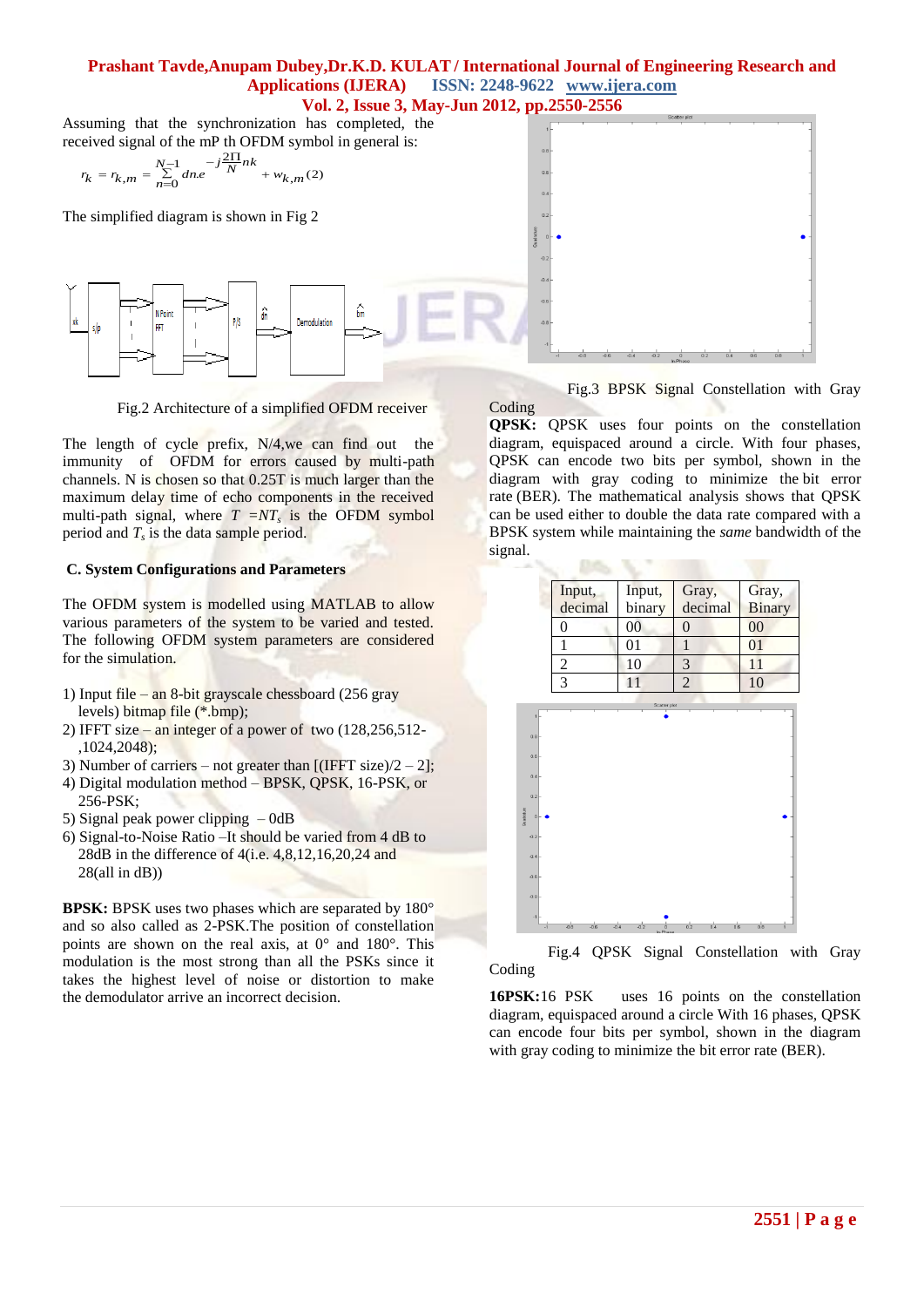

Fig.5 16PSK Signal Constellation with Gray Coding

| Input,         | Input, | Gray,          | Gray,         |
|----------------|--------|----------------|---------------|
| decimal        | binary | decimal        | <b>Binary</b> |
| 0              | 0000   | 0              | 0000          |
| $\mathbf{1}$   | 0001   | $\mathbf{1}$   | 0001          |
| $\overline{c}$ | 0010   | $\overline{3}$ | 0011          |
| $\overline{3}$ | 0011   | $\overline{2}$ | 0010          |
| $\overline{4}$ | 0100   | 6              | 0110          |
| 5              | 0101   | 7              | 0111          |
| 6              | 0110   | 5              | 0101          |
| 7              | 0111   | $\overline{4}$ | 0100          |
| 8              | 1000   | 12             | 1100          |
| 9              | 1001   | 13             | 1101          |
| 10             | 1010   | 15             | 1111          |
| 11             | 1011   | 14             | 1110          |
| 12             | 1100   | 10             | 1010          |
| 13             | 1101   | 11             | 1011          |
| 14             | 1110   | 9              | 1001          |
| 15             | 1111   | 8              | 1000          |

**256PSK:** 256PSK uses 256 points on the constellation diagram, equispaced around a circle With 256 phases, QPSK can encode 8 bits per symbol, shown in the diagram with gray coding to minimize the bit error rate (BER). Fig (7) shows a block diagram of a generic OFDM system. ADC, DAC, and RF front-ends (Amplification, RF upconversion/downconversion, etc.) are not simulated in this paper. Firstly source data for this simulation is taken. Data will then be converted to the symbol size (bits/symbol) determined by the choice of M-PSK from four variations provided by this simulation. The converted data will then be separated into multiple frames by the OFDM transmitter. The OFDM modulator modulates the the data frame by frame. Before the exit of the transmitter, the modulated frames of time signal are cascaded together

Fig.6 256-PSK Signal Constellation with Gray Coding

along with frame guards inserted in between as well as a pair of identical headers added to the beginning and end of the data stream. The communication channel is modeled by adding Gaussian white noise and amplitude clipping effect. The receiver detects the start and end of each frame in the received signal by an envelope detector. Each detected frame of time signal is then demodulated into useful data. Error calculations are performed at the end of the program. Representative plots are shown throughout the execution of this simulation.

### **III. EXPERIMENT RESULT**

The performance of a data transmission system is usually analyzed and measured in terms **of** the probability of error at given bit rate and SNR. The parameter  $E_b/N_o$ , where  $E_b$ is bit energy and No is noise energy, is adjusted every time by changing noise in the designed channel.

The proposed scheme is tested on AWGN channel for a given channel given channel value of BER = 0.001, for  $256\times256$  gray-scale chess board image [12]. By analysis of different result we observe that BER=0.001 is achieved in case(IFFT SIZE =128) ,for BPSK at SNR = 21dB,for QPSK at SNR=23dB,for 16 PSK at SNR=27dBand for 256 PSK SNR=52dB.By varying the IFFT size for different techniques(BPSK,QPSK,16PSK,256PSK) we observe that where BER=0.001 achieved and at which value of SNR BER is zero. Variation of IFFT size is shown below where each value of IFFT,BER vs SNR is shown.

 For particular Eb/No value, system is simulated and corresponding probability of error is noted. The proposed design is simulated with necessary parameter changes for BPSK, QPSK, 16-PSK and 256-PSK. As shown in Figure 9, if we go on increasing the  $E_b/N$ o value, BER reduces. In comparison of BER performance for M-PSK, it is observed that use of a higher M-ary constellation is better for high capacity transmission but the drawback is that the points on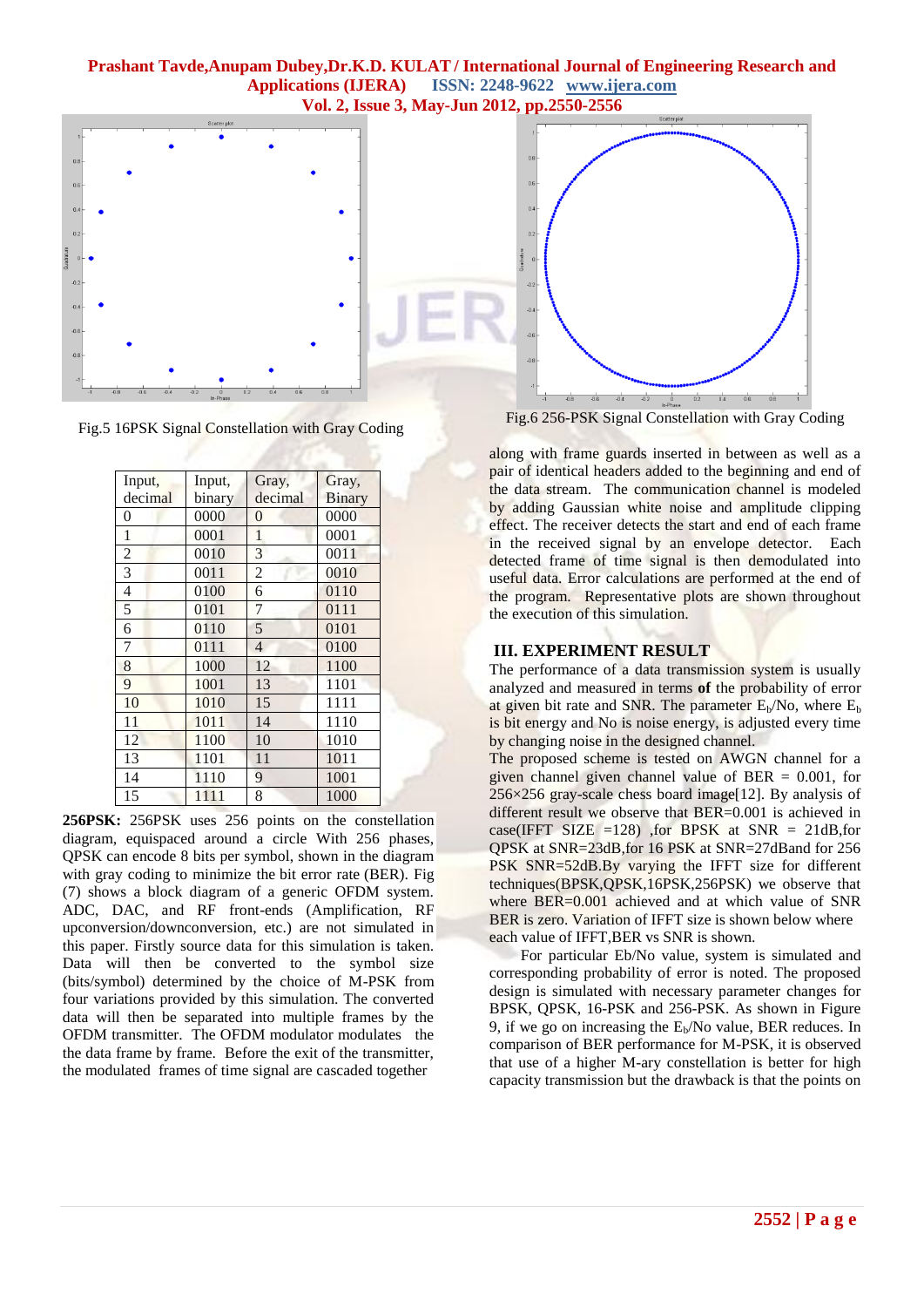

Fig.7 Block Diagram of an OFDM system

Constellations are closer which makes the transmission less robust to errors with same SNR.



.

Fig.8 chess board(256×256)

For IFFT  $=128$  and SNR $=4$  what changes occur in image with different modulation techniques as shown in figure (9) below.



Fig.9 Diagram of chessboard with different technique for SNR=4

For BPSK and SNR=4 what changes occur in image with different IFFT size as shown in figure below-



Fig.10 Diagram of chessboard with different IFFT size for BPSK with SNR=4

Here by varying the IFFT size, BER vs SNR plot is shown in fig for different modulation technique. **A) FOR IFFT SIZE= 128**

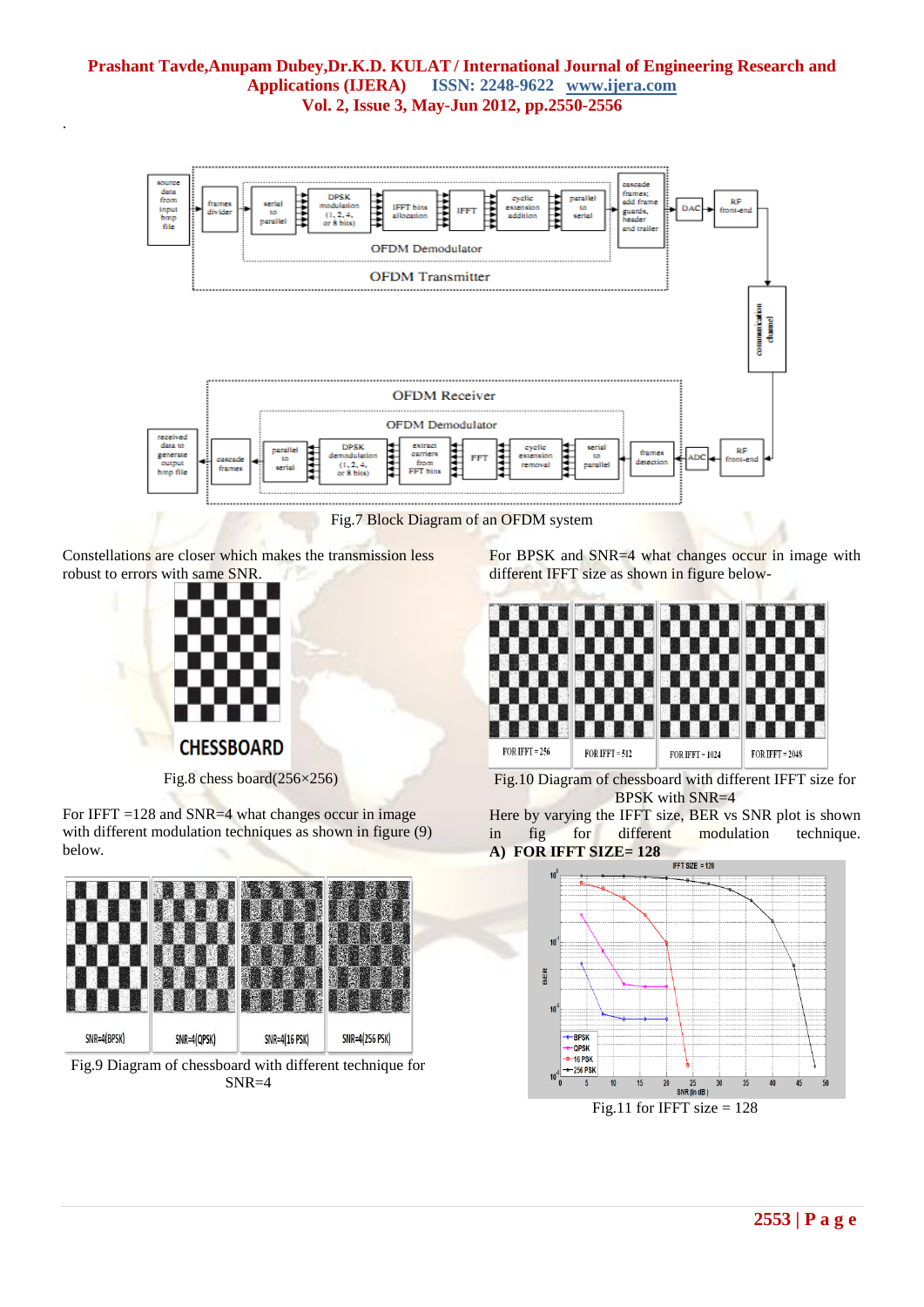| DIFFERENT TECHNIQUES WITH<br><b>BER</b> |                |                |                |                |  |
|-----------------------------------------|----------------|----------------|----------------|----------------|--|
| SN                                      | <b>BPSK</b>    | <b>OPSK</b>    | 16PSK          | 256            |  |
| R                                       |                |                |                | <b>PSK</b>     |  |
| $\overline{4}$                          | 0.04834        | 0.25476        | 0.76955        | 0.98590        |  |
|                                         | 7              | 3              | 1              | 0              |  |
| 8                                       | 0.00857        | 0.07476        | 0.63544        | 0.97608        |  |
|                                         | 6              | 3              | 9              | 9              |  |
| 12                                      | 0.00723        | 0.02379        | 0.45168        | 0.96296        |  |
|                                         | 5              | 2              | 1              | 6              |  |
| 16                                      | 0.00721        | 0.02190        | 0.25523        | 0.94126        |  |
|                                         | 3              | 5              | 2              | 8              |  |
| 20                                      | 0.00721        | 0.02190        | 0.09868        | 0.90847        |  |
|                                         | 1              | $\mathbf{1}$   | 5              | 7              |  |
| 24                                      | 0.00000        | 0.00000        | 0.00148        | 0.84226        |  |
|                                         | $\theta$       | $\theta$       | 5              | 9              |  |
| 28                                      | 0.00000        | 0.00000        | 0.00000        | 0.75271        |  |
|                                         | $\Omega$       | $\Omega$       | $\Omega$       | 6              |  |
| 32                                      | 0.00000        | 0.00000        | 0.00000        | 0.61732        |  |
|                                         | $\theta$       | $\theta$       | $\theta$       | 4              |  |
| 36                                      | 0.00000        | 0.00000        | 0.00000        | 0.42633        |  |
|                                         | $\Omega$       | $\theta$       | $\Omega$       | $\Omega$       |  |
| 40                                      | 0.00000        | 0.00000        | 0.00000        | 0.20703        |  |
|                                         | $\Omega$       | $\Omega$       | $\Omega$       | 1              |  |
| 44                                      | 0.00000        | 0.00000        | 0.00000        | 0.04541        |  |
|                                         | 0              | $\theta$       | $\Omega$       | $\theta$       |  |
| 48                                      | 0.00000        | 0.00000        | 0.00000        | 0.00143        |  |
|                                         | $\overline{0}$ | $\overline{0}$ | $\overline{0}$ | $\overline{4}$ |  |
| 52                                      | 0.00000        | 0.00000        | 0.00000        | 0.00000        |  |
|                                         | 0              | $\overline{0}$ | $\overline{0}$ | $\overline{0}$ |  |
|                                         |                |                |                |                |  |

# **B) FOR IFFT SIZE= 256**

| DIFFERENT TECHNIQUES WITH BER |             |             |         |            |  |
|-------------------------------|-------------|-------------|---------|------------|--|
| <b>SN</b>                     | <b>BPSK</b> | <b>OPSK</b> | 16PSK   | 256        |  |
| R                             |             |             |         | <b>PSK</b> |  |
| 4                             | 0.04789     | 0.26635     | 0.77540 | 0.98565    |  |
|                               | 2           | 8           | 4       | 6          |  |
| 8                             | 0.00872     | 0.07990     | 0.64487 | 0.97724    |  |
|                               | 6           | 7           | 6       | 9          |  |
| 12                            | 0.00825     | 0.02585     | 0.46345 | 0.96430    |  |
|                               | 0           | 2           | 7       | 9          |  |
| 16                            | 0.00824     | 0.02322     | 0.25795 | 0.94567    |  |
|                               | 9           | 3           | 0       | 8          |  |
| 20                            | 0.00000     | 0.00000     | 0.05246 | 0.90266    |  |
|                               | $\theta$    | 0           | 6       | 4          |  |
| 24                            | 0.00000     | 0.00000     | 0.00589 | 0.84475    |  |
|                               | 0           | 0           | 1       | 7          |  |
| 28                            | 0.00000     | 0.00000     | 0.00000 | 0.75617    |  |
|                               | 0           | 0           | 0       | 9          |  |
| 32                            | 0.00000     | 0.00000     | 0.00000 | 0.62330    |  |
|                               | $\Omega$    | 0           | 0       | 6          |  |
| 36                            | 0.00000     | 0.00000     | 0.00000 | 0.47979    |  |
|                               | 0           | $_{0}$      | 0       | 1          |  |
| 40                            | 0.00000     | 0.00000     | 0.00000 | 0.21237    |  |

| 44 | 0.00000 | 0.00000 | 0.00000 | 0.04829 |
|----|---------|---------|---------|---------|
|    |         |         |         |         |
| 48 | 0.00000 | 0.00000 | 0.00000 | 0.00148 |
|    |         |         |         |         |
| 52 | 0.00000 | 0.00000 | 0.00000 | 0.00000 |
|    |         |         |         |         |



Fig.12 for IFFT size  $= 256$ 

# **C) FOR IFFT SIZE= 512**

| DIFFERENT TECHNIQUES WITH BER |                |        |                |            |  |
|-------------------------------|----------------|--------|----------------|------------|--|
| SN                            | <b>BPSK</b>    | QPSK   | 16PSK          | 256        |  |
| $\mathbf R$                   |                |        |                | <b>PSK</b> |  |
| $\overline{4}$                | 0.04707        | 0.2600 | 0.77847        | 0.98564    |  |
|                               | 8              | 26     | 8              | 1          |  |
| 8                             | 0.00901        | 0.0781 | 0.64387        | 0.97700    |  |
|                               | 3              | 16     | 7              | 5          |  |
| 12                            | 0.00817        | 0.0246 | 0.46577        | 0.96440    |  |
|                               | 5              | 30     | 4              | 1          |  |
| 16                            | 0.00813        | 0.0224 | 0.25947        | 0.94258    |  |
|                               | 7              | 55     | $\mathfrak{D}$ | 1          |  |
| 20                            | 0.00810        | 0.0201 | 0.10208        | 0.91162    |  |
|                               | 2              | 49     | 7              | 1          |  |
| 24                            | 0.00000        | 0.0000 | 0.00130        | 0.84707    |  |
|                               | $\Omega$       | 00     | 4              | 6          |  |
| 28                            | 0.00000        | 0.0000 | 0.00000        | 0.76728    |  |
|                               | $\overline{0}$ | 00     | $\theta$       | 8          |  |
| 32                            | 0.00000        | 0.0000 | 0.00000        | 0.61659    |  |
|                               | $\theta$       | 00     | $\theta$       | 2          |  |
| 36                            | 0.00000        | 0.0000 | 0.00000        | 0.42945    |  |
|                               | 0              | 00     | 0              | 8          |  |
| 40                            | 0.00000        | 0.0000 | 0.00000        | 0.20774    |  |
|                               | $\theta$       | $00\,$ | $\theta$       | 8          |  |
| 44                            | 0.00000        | 0.0000 | 0.00000        | 0.04614    |  |
|                               | $\theta$       | 00     | 0              | 2          |  |
| 48                            | 0.00000        | 0.0000 | 0.00000        | 0.00155    |  |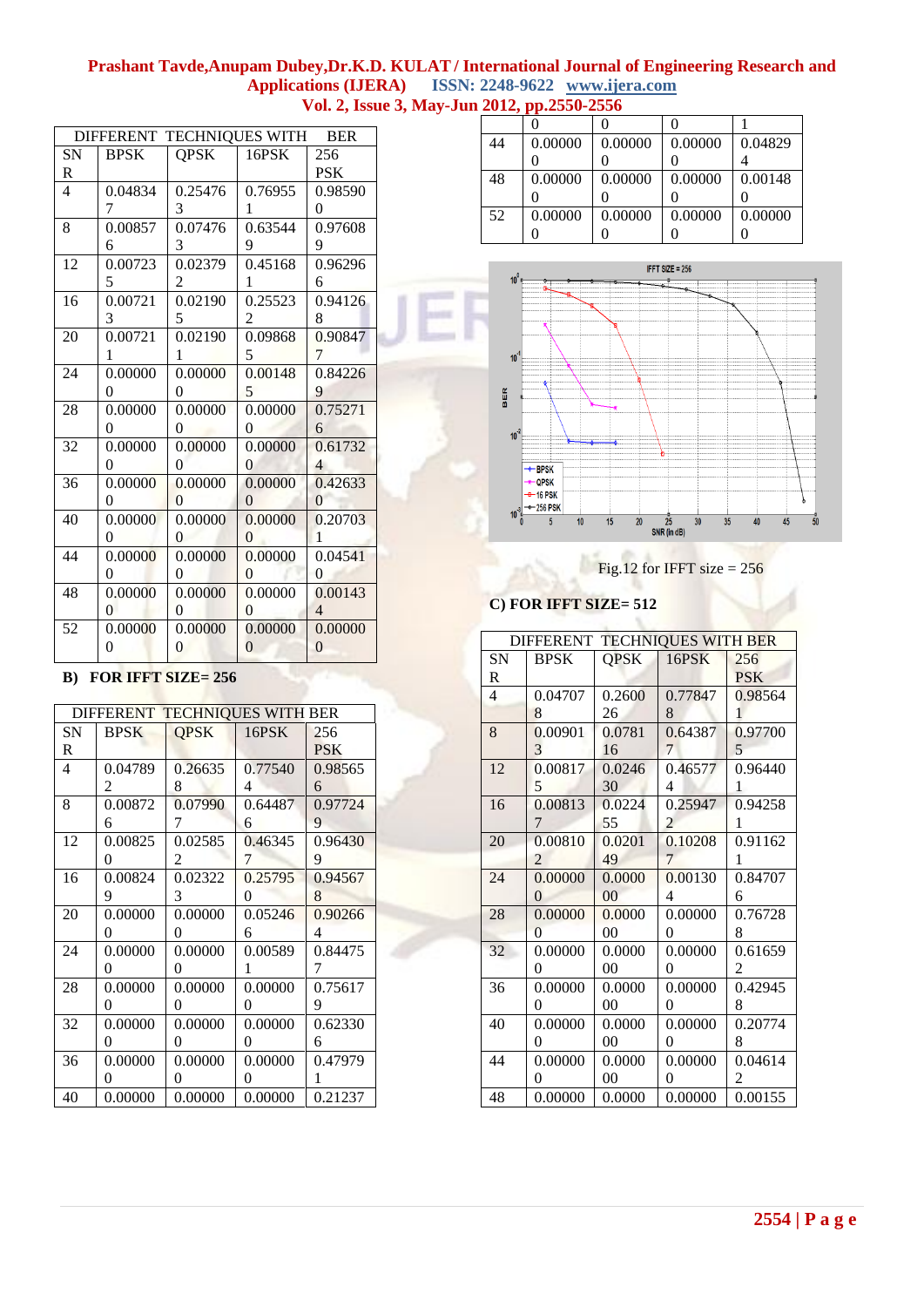|    |                    | 00 |         |         |
|----|--------------------|----|---------|---------|
| 52 | $0.00000$   0.0000 |    | 0.00000 | 0.00000 |
|    |                    | 00 |         |         |



Fig.13 for IFFT size  $= 512$ 

# **D) FOR IFFT SIZE= 1024**

| DIFFERENT TECHNIQUES WITH |                |             |        |                          |  |
|---------------------------|----------------|-------------|--------|--------------------------|--|
| <b>BER</b>                |                |             |        |                          |  |
| <b>SN</b>                 | <b>BPSK</b>    | <b>QPSK</b> | 16PSK  | 256 PSK                  |  |
| R                         |                |             |        |                          |  |
| $\overline{4}$            | 0.0423         | 0.2457      | 0.7645 | 0.98576                  |  |
|                           | 13             | 55          | 42     | 3                        |  |
| 8                         | 0.0092         | 0.0679      | 0.6277 | 0.97662                  |  |
|                           | 17             | 90          | 55     | 3                        |  |
| 12                        | 0.0086         | 0.0193      | 0.4443 | 0.96321                  |  |
|                           | 76             | 76          | 22     | 1                        |  |
| 16                        | 0.0086         | 0.0177      | 0.2379 | 0.94180                  |  |
|                           | 74             | 02          | 28     | $\mathfrak{D}$           |  |
| 20                        | 0.0086         | 0.0175      | 0.0902 | 0.90977                  |  |
|                           | 50             | 10          | 97     | $\overline{\mathcal{A}}$ |  |
| 24                        | 0.0086         | 0.0172      | 0.0580 | 0.85560                  |  |
|                           | 20             | 02          | 44     | 6                        |  |
| 28                        | 0.0084         | 0.0171      | 0.0536 | 0.77853                  |  |
|                           | 72             | 12          | 85     | 3                        |  |
| 32                        | 0.0000         | 0.0000      | 0.0000 | 0.60585                  |  |
|                           | 00             | 00          | 00     | 0                        |  |
| 36                        | 0.0000         | 0.0000      | 0.0000 | 0.41282                  |  |
|                           | 0 <sup>0</sup> | 00          | 00     | 6                        |  |
| 40                        | 0.0000         | 0.0000      | 0.0000 | 0.19487                  |  |
|                           | 00             | 00          | 00     | 0                        |  |

| 44 | 0.0000 | 0.0000 | 0.0000         | 0.04167 |  |  |
|----|--------|--------|----------------|---------|--|--|
|    | 00     | 00     | 00             |         |  |  |
| 48 | 0.0000 | 0.0000 | 0.0000         | 0.00117 |  |  |
|    | 00     | 00     | 00             |         |  |  |
| 52 | 0.0000 | 0.0000 | 0.0000         | 0.00000 |  |  |
|    | 00     | 00     | 0 <sup>0</sup> |         |  |  |



Fig.14 IFFT size  $= 1024$ 

|  | E) FOR IFFT SIZE = $2048$ |
|--|---------------------------|
|  | DIEEEDENT TECHNIO         |

| DIFFERENT TECHNIQUES WITH |                |             |          |            |  |  |
|---------------------------|----------------|-------------|----------|------------|--|--|
| <b>BER</b>                |                |             |          |            |  |  |
| <b>SN</b>                 | <b>BPSK</b>    | <b>QPSK</b> | 16PSK    | 256        |  |  |
| R                         |                |             |          | <b>PSK</b> |  |  |
| $\overline{\mathcal{L}}$  | 0.03698        | 0.236037    | 0.760069 | 0.98481    |  |  |
|                           | 2              |             |          | 7          |  |  |
| 8                         | 0.00886        | 0.067940    | 0.623043 | 0.97547    |  |  |
|                           | $\Omega$       |             |          | 9          |  |  |
| 12                        | 0.00858        | 0.026201    | 0.436234 | 0.96151    |  |  |
|                           | $\theta$       |             |          | 7          |  |  |
| 16                        | 0.00851        | 0.024993    | 0.230644 | 0.93968    |  |  |
|                           | 8              |             |          | 2          |  |  |
| 20                        | 0.00848        | 0.024917    | 0.094289 | 0.90454    |  |  |
|                           | 3              |             |          | 1          |  |  |
| 24                        | 0.00842        | 0.024857    | 0.063343 | 0.85084    |  |  |
|                           | 0              |             |          | 5          |  |  |
| 28                        | 0.00000        | 0.000000    | 0.000000 | 0.72236    |  |  |
|                           | 0              |             |          | 0          |  |  |
| 32                        | 0.00000        | 0.000000    | 0.000000 | 0.59020    |  |  |
|                           | $\overline{0}$ |             |          | 9          |  |  |
| 36                        | 0.00000        | 0.000000    | 0.000000 | 0.39396    |  |  |
|                           | 0              |             |          | 6          |  |  |
| 40                        | 0.00000        | 0.000000    | 0.000000 | 0.17872    |  |  |
|                           | $\Omega$       |             |          | 6          |  |  |
| 44                        | 0.00000        | 0.000000    | 0.000000 | 0.03388    |  |  |
|                           | $\theta$       |             |          | 9          |  |  |
| 48                        | 0.00000        | 0.000000    | 0.000000 | 0.00074    |  |  |
|                           | 0              |             |          | 7          |  |  |
| 52                        | 0.00000        | 0.000000    | 0.000000 | 0.00000    |  |  |